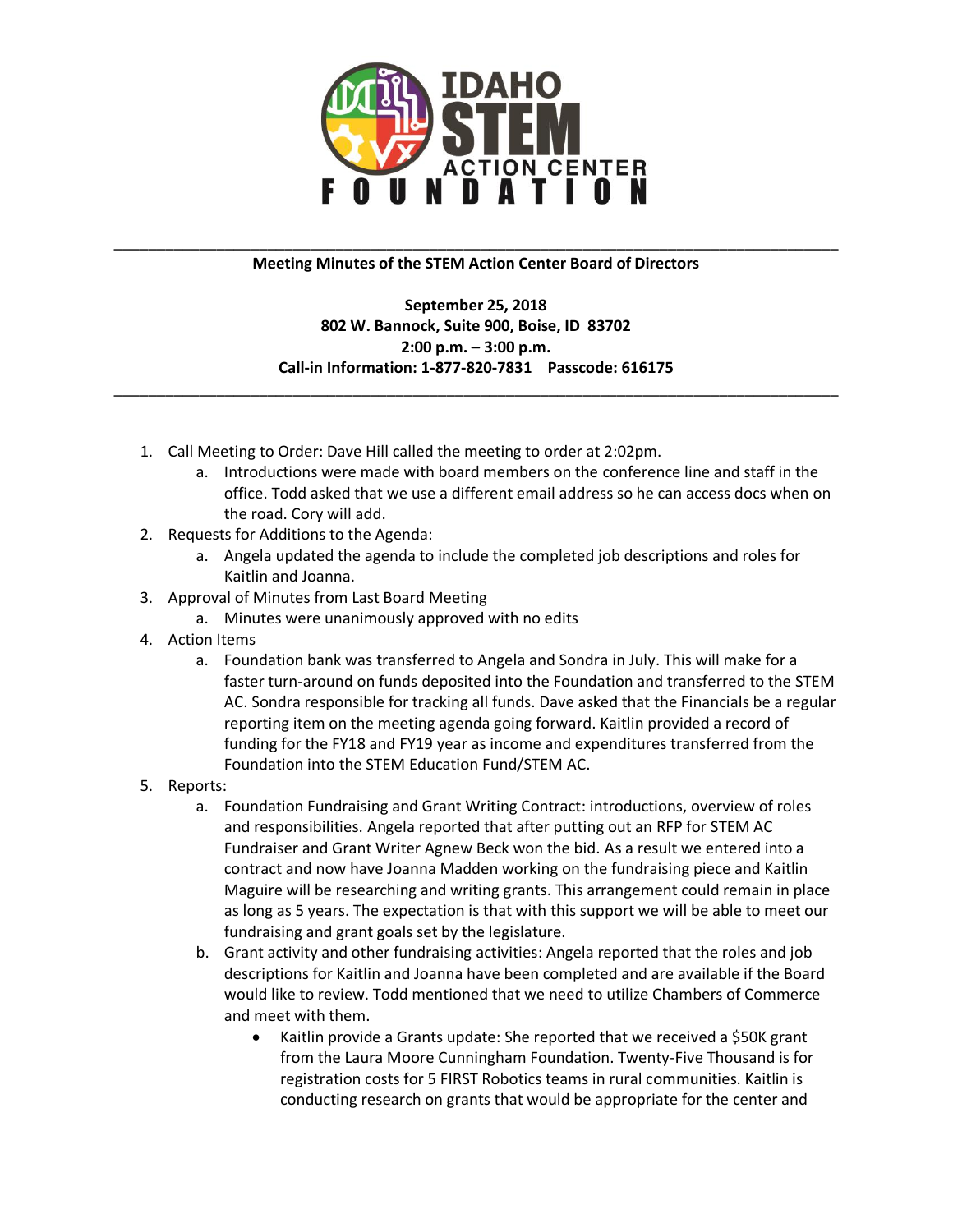

foundation. She has met with program directors to determine their needs and search for grants that could meet those needs. She asked that the Board let her know of any grants or partnerships they hear about so she can research and apply or contact. Laurie asked if we are only looking at targeted grants like the LMC grant or do we apply to generic grants. Kaitlin clarified that we are looking for grants to support current programs. We are not at this time applying to new grants away from current programs because of the additional work that goes with tracking a grant.

- Joanna reported that she is rapidly getting up to speed on STEM, our programs, assessing current donors to develop a fundraising plan. She is researching and vetting CMR (Customer-managed Relationship) systems to track donations, donors and cultivation of potential donors. Looking at how to diversify our industry partners. ACTION: Help from Board to help identify potential industry partners that are mission aligned. Joanna is reviewing donor acknowledgement procedures to improve the donors experience with the Center. Laurie commented that foundations like the LCM appreciate receiving pictures of their name prominently displayed at events. Email the thank you with the pictures. Joanna will be follow up with funders identified by Kaitlin as invitation only grants.
- c. Public Private Partnership (P3) Event: Joanna reported Dutch Bros annual Buck 4 Kids event will benefit the Reuseum Educational in partnership with the Center. For every cup of coffee purchased on Sept 29th \$1 will be donated by Dutch Bros and .50 cents will be matched by the Action Center. Late October the First Lady Otter will participate in the check presentation event. She reported that there has been lots of PR around this event on social media, radio. Angela reported that last year \$23K was donated to Reuseum to allow free STEM camps for eligible kids.
- d. Board Development:
	- Joanna is assisting with Board Development. She commented that she did not know what the targeted number for board membership is but certainly does need to be expanded and diversified. Looking to the current Board to help identify and recruit new board members.
	- Angela commented that the vision for this board is to help connect the Center with people to raise money. The Utah center has 16 board members who raise money and make connections to grant opportunities and industry support. Good model for our board. A matrix for board needs has been created…looks like a "bingo" chart. Will share with the board.
	- Dave commented that the current board was intended to be the start up board. The STEM AC Board is largely governmental and not fundraising board like the foundation board. We need to start replacing the Foundation board with people who can help with fundraising. ACTION: send to the board the "bingo" sheet and bring potential names to the next board meeting.